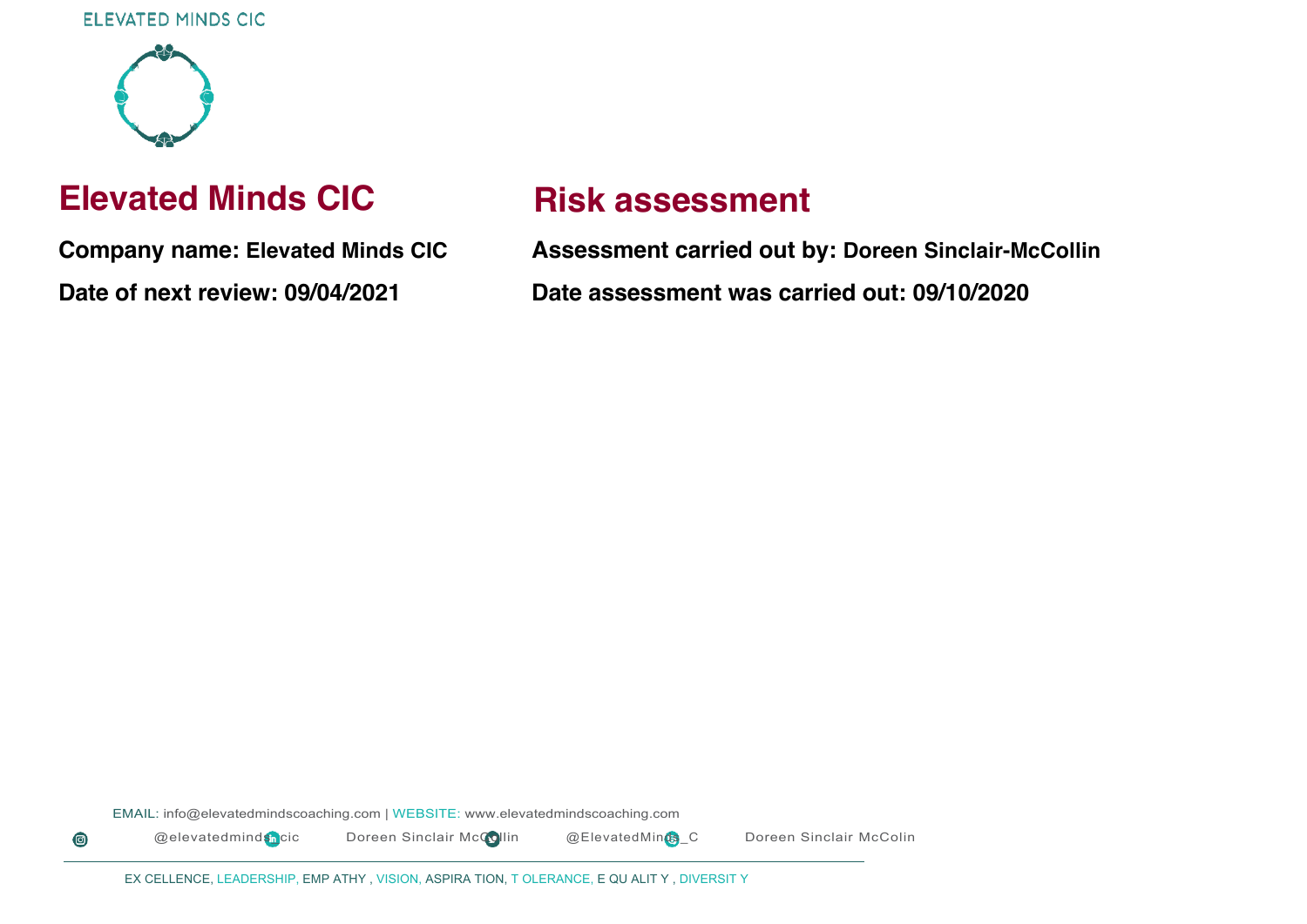

 $\bigcirc$ 

| What are the<br>hazards?                                                                               | Who might be<br>harmed and<br>how?                                                                  | What are you already<br>doing to control the risks?                                                                                                                        | What further action do<br>you need to take to<br>control the risks?                                                                                                                                                                                                                                              | <b>Who</b><br>needs to<br>carry out<br>the<br>action? | When is the<br>action<br>needed by? | <b>Done</b> |
|--------------------------------------------------------------------------------------------------------|-----------------------------------------------------------------------------------------------------|----------------------------------------------------------------------------------------------------------------------------------------------------------------------------|------------------------------------------------------------------------------------------------------------------------------------------------------------------------------------------------------------------------------------------------------------------------------------------------------------------|-------------------------------------------------------|-------------------------------------|-------------|
| Getting or<br>spreading<br>coronavirus by<br>not washing<br>hands or not<br>washing them<br>adequately | Employees at<br><b>Elevated Minds</b><br>Young people<br>Parents<br><b>Visitors</b><br>Receptionist | Ensure handwashing facilities<br>has running water, soap and<br>paper towels.<br>Provide hand sanitiser in and<br>around the office, to be used<br>on entry to our office. | Show all visitors to the<br>washroom straight from the<br>reception area prior to<br>entering our office and ask<br>them to wash their hands.<br>Limit the movement of<br>people around our office<br>once they enter.<br>Reduce the need for people<br>to touch objects other than<br>stationery and workbooks. | <b>Employees</b><br>of Elevated<br>Minds CIC.         | Immediately $-$<br>24/07/2020       |             |

EMAIL: info@elevatedmindscoaching.com | WEBSITE: www.elevatedmindscoaching.com

@elevatedminds<sub>D</sub>cic Doreen Sinclair McCollin @ElevatedMinds\_C Doreen Sinclair McColin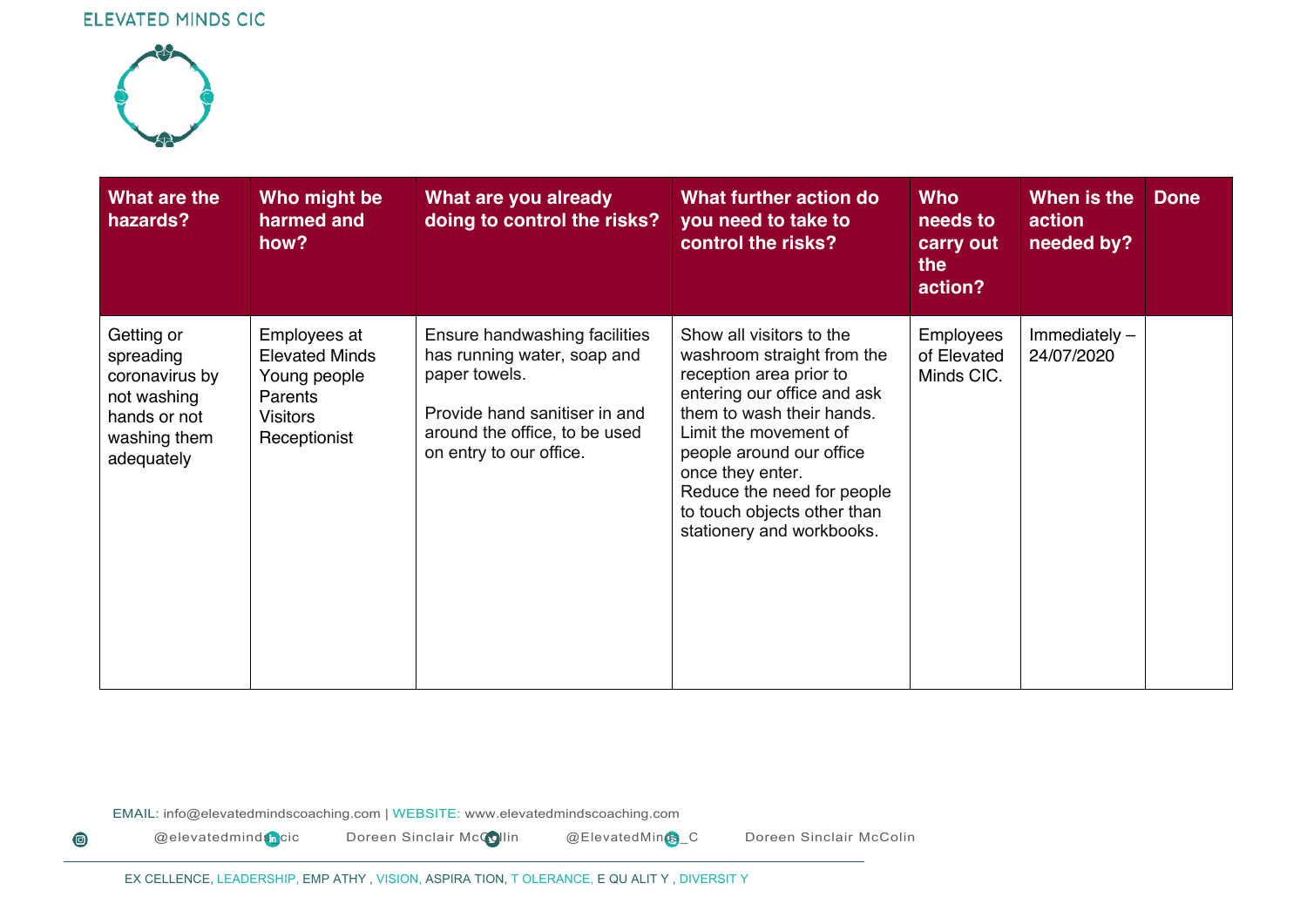

 $\bigcirc$ 

| What are the<br>hazards?                                                                           | Who might be<br>harmed and<br>how?                               | What are you already<br>doing to control the risks?                                                                                                                                                                                                                                               | What further action do<br>you need to take to<br>control the risks?                                                                                                                                                                                                                                                 | <b>Who</b><br>needs to<br>carry out<br>the<br>action? | When is the<br>action<br>needed by?                                            | <b>Done</b> |
|----------------------------------------------------------------------------------------------------|------------------------------------------------------------------|---------------------------------------------------------------------------------------------------------------------------------------------------------------------------------------------------------------------------------------------------------------------------------------------------|---------------------------------------------------------------------------------------------------------------------------------------------------------------------------------------------------------------------------------------------------------------------------------------------------------------------|-------------------------------------------------------|--------------------------------------------------------------------------------|-------------|
| Getting or<br>spreading<br>coronavirus by<br>not cleaning<br>surfaces or<br>equipment              | Employees at<br><b>Elevated Minds</b><br>Young people<br>Parents | Clean work surfaces - desks,<br>stationery and doorknobs prior<br>to and following visitors to the<br>office.                                                                                                                                                                                     | Meet visitors to Elevated<br>Minds in the reception area.<br>Elevated Minds staff to wear<br>disposable gloves when<br>touching and opening doors.                                                                                                                                                                  | <b>Employees</b><br>of Elevated<br>Minds.             | Whenever we<br>are in the<br>office – once<br>per week -<br>from<br>24/07/2020 |             |
| Mental health<br>and wellbeing<br>affected through<br>isolation or<br>anxiety about<br>coronavirus | Employees at<br><b>Elevated Minds</b><br>Young people<br>Parents | Have regular keep in touch<br>meetings/calls with employees<br>who are currently furloughed.<br>Talk openly with employees<br>about any concerns.<br>Meet with young people<br>regularly via zoom or via the<br>telephone, as appropriate -<br>continue with life coaching one<br>to one support. | <b>Continued Professional</b><br>Development - Mental<br>Health & Wellbeing Webinar<br>for employees and offer<br>training to community groups<br>and professionals.<br><b>Mental Health First Aid</b><br>training for young people.<br>One to one life coaching with<br>a mental health and<br>wellbeing focus for | <b>CEO</b>                                            | September<br>2020                                                              |             |

EMAIL: info@elevatedmindscoaching.com | WEBSITE: www.elevatedmindscoaching.com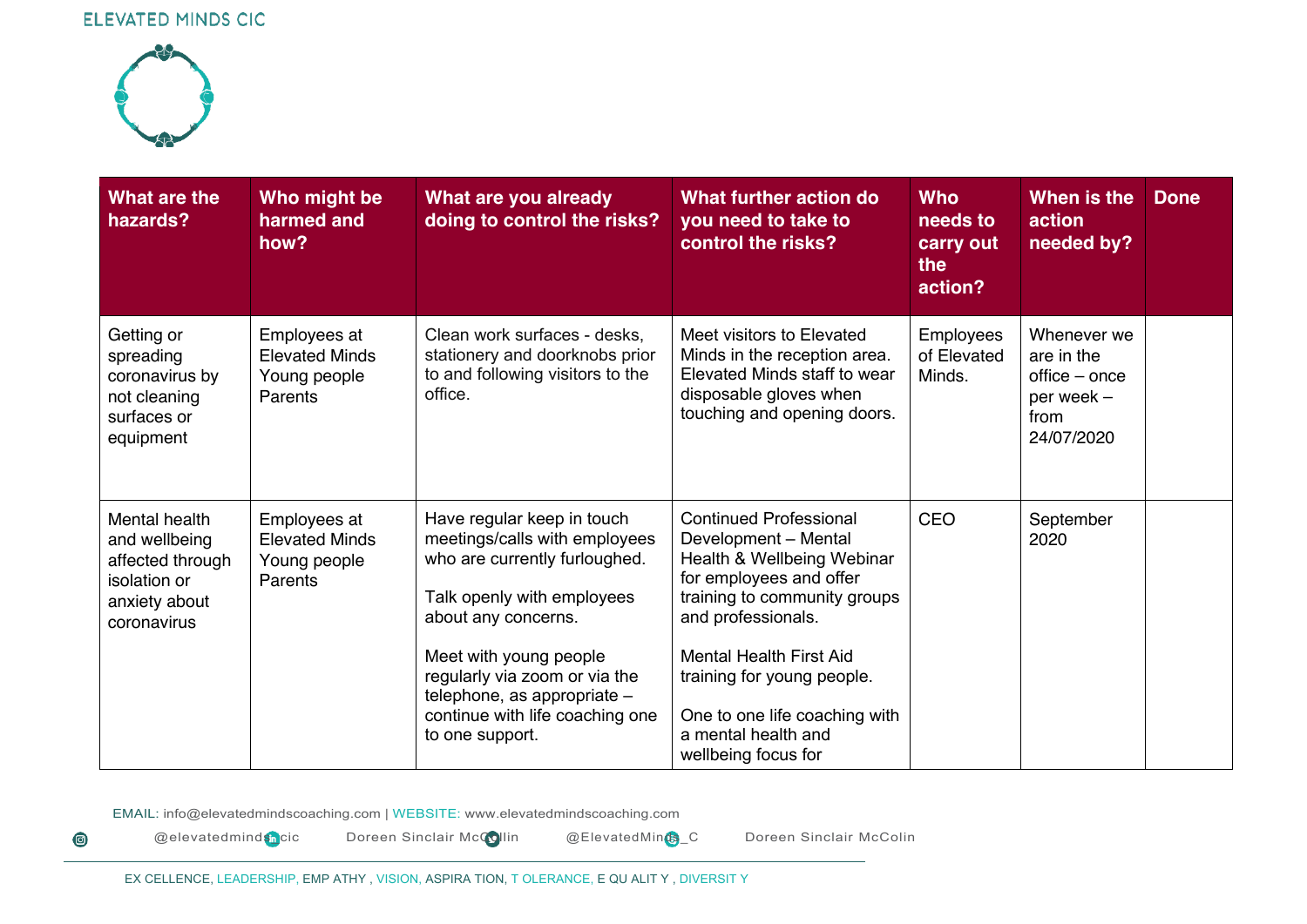

 $\bigcirc$ 

| What are the<br>hazards?                                             | Who might be<br>harmed and<br>how?                               | What are you already<br>doing to control the risks?                                                                                                                                                                    | What further action do<br>you need to take to<br>control the risks?                                               | <b>Who</b><br>needs to<br>carry out<br>the<br>action? | When is the<br>action<br>needed by? | <b>Done</b> |
|----------------------------------------------------------------------|------------------------------------------------------------------|------------------------------------------------------------------------------------------------------------------------------------------------------------------------------------------------------------------------|-------------------------------------------------------------------------------------------------------------------|-------------------------------------------------------|-------------------------------------|-------------|
|                                                                      |                                                                  | Speak regularly to parents,<br>offer advice of who and where<br>to go to talk things through if<br>we are unable to support.<br>Keep employees updated on<br>what is happening so they feel<br>involved and reassured. | individuals who request<br>support.                                                                               |                                                       |                                     |             |
| Contracting or<br>spreading the<br>virus by not<br>social distancing | Employees at<br><b>Elevated Minds</b><br>Young people<br>Parents | Desks are the minimum of 2<br>metres apart within our office.<br>Holding meetings virtually<br>rather than face-to-face when<br>able to do so.                                                                         | Put in place arrangements to<br>monitor and supervise to<br>make<br>sure social distancing rules<br>are followed. | <b>CEO</b>                                            | August 2020                         |             |

EMAIL: info@elevatedmindscoaching.com | WEBSITE: www.elevatedmindscoaching.com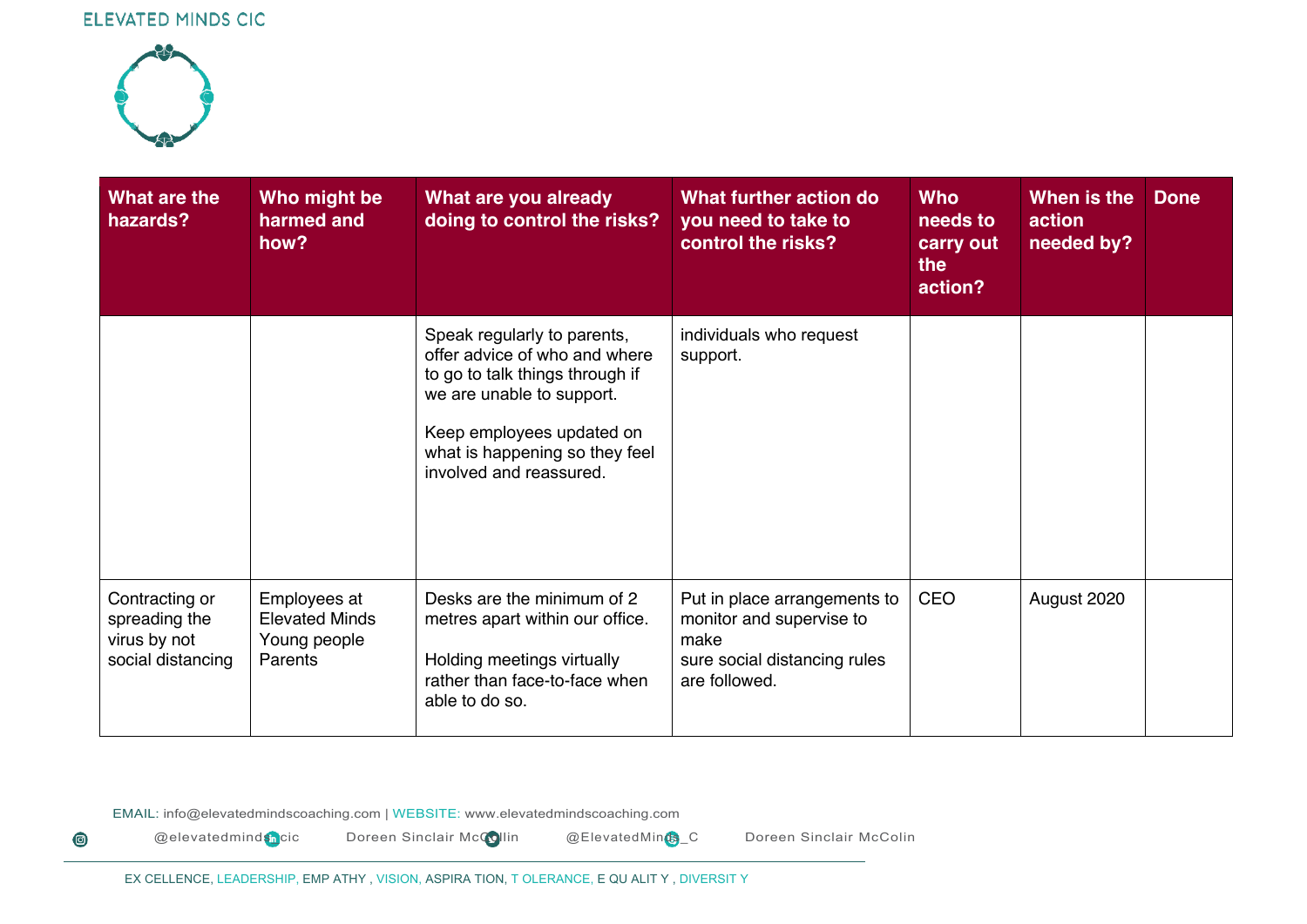

 $\bigcirc$ 

| What are the<br>hazards?                                                         | Who might be<br>harmed and<br>how?                                      | What are you already<br>doing to control the risks?                                                                                                                                                                                                                                                                                                        | What further action do<br>you need to take to<br>control the risks?                                                     | <b>Who</b><br>needs to<br>carry out<br>the<br>action? | When is the<br>action<br>needed by?                                            | <b>Done</b> |
|----------------------------------------------------------------------------------|-------------------------------------------------------------------------|------------------------------------------------------------------------------------------------------------------------------------------------------------------------------------------------------------------------------------------------------------------------------------------------------------------------------------------------------------|-------------------------------------------------------------------------------------------------------------------------|-------------------------------------------------------|--------------------------------------------------------------------------------|-------------|
|                                                                                  |                                                                         | Staggering start/end times for<br>meeting with students and/or<br>parents.<br>Limiting the number of people<br>who visit our office at one time.                                                                                                                                                                                                           |                                                                                                                         |                                                       |                                                                                |             |
| Poor workplace<br>ventilation<br>leading to risks of<br>coronavirus<br>spreading | Employees at<br><b>Elevated Minds</b><br>Young people<br><b>Parents</b> | Identify if we need additional<br>ventilation to increase air flow<br>in all or parts of our office.<br>Fresh air is the preferred way<br>of ventilating our workplace so<br>opening windows and doors<br>(that are not fire doors) can<br>help.<br>If we need additional ventilation<br>for our office, Elevated Minds<br>will provide it, eg, desk fans. | Ensure that the landlord<br>maintains the air circulation<br>systems in line with<br>manufacturers'<br>recommendations. | Landlord &<br>CEO                                     | Whenever we<br>are in the<br>office - once<br>per week -<br>from<br>24/07/2020 |             |

EMAIL: info@elevatedmindscoaching.com | WEBSITE: www.elevatedmindscoaching.com

@elevatedminds<sub>D</sub>cic Doreen Sinclair McCollin @ElevatedMinds\_C Doreen Sinclair McColin